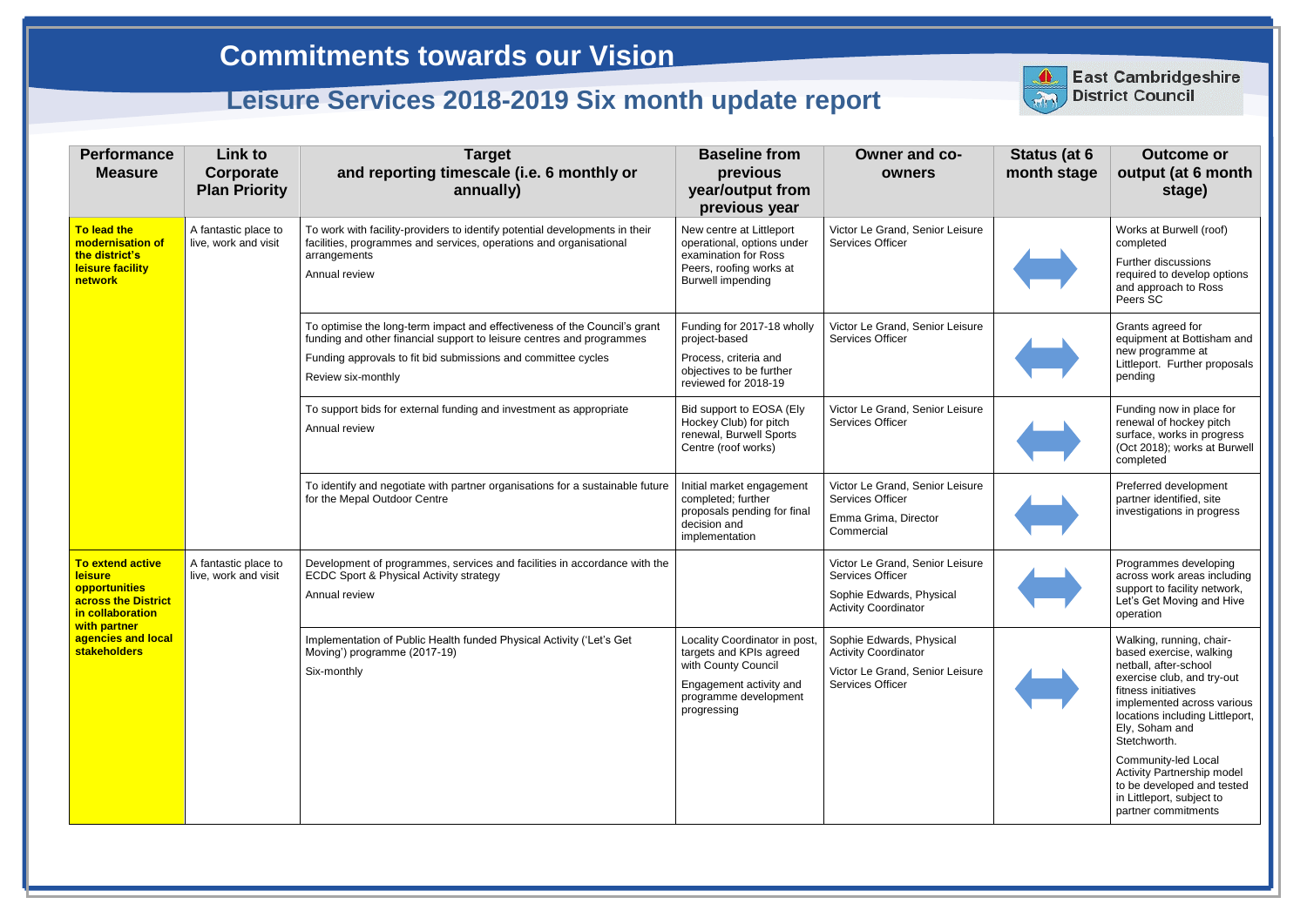| <b>Performance</b><br><b>Measure</b>                                                                                                                                       | <b>Link to</b><br>Corporate<br><b>Plan Priority</b>              | <b>Target</b><br>and reporting timescale (i.e. 6 monthly or<br>annually)                                                                                                                                                                                                                                        | <b>Baseline from</b><br>previous<br>year/output from<br>previous year                                                                                                                                                                   | <b>Owner and co-</b><br>owners                                                                                                    | Status (at 6<br>month stage | <b>Outcome or</b><br>output (at 6 month<br>stage)                                                                                                                                                                                                                                                        |
|----------------------------------------------------------------------------------------------------------------------------------------------------------------------------|------------------------------------------------------------------|-----------------------------------------------------------------------------------------------------------------------------------------------------------------------------------------------------------------------------------------------------------------------------------------------------------------|-----------------------------------------------------------------------------------------------------------------------------------------------------------------------------------------------------------------------------------------|-----------------------------------------------------------------------------------------------------------------------------------|-----------------------------|----------------------------------------------------------------------------------------------------------------------------------------------------------------------------------------------------------------------------------------------------------------------------------------------------------|
|                                                                                                                                                                            |                                                                  | Monitor and pursue external resource opportunities in collaboration with<br>partner agencies and authorities as appropriate<br>Six-monthly                                                                                                                                                                      | Ely Table Tennis Club<br>(satellite club programme)<br>bid supported and<br>successful<br>Cross-county bids pending<br>to Sport England funding<br>streams<br>Local programme funding<br>pending                                        | Victor Le Grand, Senior Leisure<br><b>Services Officer</b><br>Sophie Edwards, Physical<br><b>Activity Coordinator</b>             |                             | Countywide programme<br>(development-led) currently<br>focused outside of district,<br>but some potential input in<br>subsequent years.                                                                                                                                                                  |
| To support the<br>development of the<br>new indoor leisure<br>centre at Downham<br><b>Road and ensure</b><br>that it fulfils the<br><b>Council's project</b><br>objectives | A fantastic place to<br>live, work and visit                     | Develop and implement contract management, operational arrangements<br>and service plans in consultation with the appointed operator<br>Six-monthly                                                                                                                                                             | Operator appointment<br>finalised, discussions in<br>progress regarding<br>transitional arrangements,<br>future operational &<br>contract arrangements,<br>activity programming and<br>links to wider activity<br>development processes | Victor Le Grand, Senior Leisure<br>Services Officer<br>Sally Bonnett, Infrastructure &<br><b>Strategic housing Manager</b>        |                             | Centre fully operational from<br>May 12 <sup>th</sup> (swimming lessons<br>from May 7 <sup>th</sup> ); transfer of<br>operations from Paradise<br>generally successful<br>Pool programme in place,<br>sports hall programme<br>under development with<br>view to optimising<br>community sports outcomes |
|                                                                                                                                                                            |                                                                  | Engagement with Project Team to ensure that facility-mix, design and<br>construction are carried through to optimise the operation and service<br>outcomes from the centre<br>Six-monthly                                                                                                                       | Work in progress, build<br>close to completion, fit-out<br>pending                                                                                                                                                                      | Sally Bonnett, Infrastructure &<br><b>Strategic housing Manager</b><br>Victor Le Grand, Senior Leisure<br><b>Services Officer</b> |                             | Work completed; post-build<br>snagging continues as<br>necessary                                                                                                                                                                                                                                         |
|                                                                                                                                                                            |                                                                  | Ensure continuing high performance & service standards compliance at<br>Paradise Pools (Hive from May 2018)<br>Six-monthly                                                                                                                                                                                      | Ongoing through informal<br>monitoring and responses<br>to user / media enquiries or<br>comments as required.                                                                                                                           | Victor Le Grand, Senior Leisure<br><b>Services Officer</b>                                                                        |                             | Responses provided to user<br>and media enquiries as<br>necessary following opening<br>of new facility<br>Service standards kept<br>under review and<br>discussion as required                                                                                                                           |
| To ensure that the<br><b>Council's corporate</b><br>risks are managed<br>effectively and<br>mitigations are put<br>in place to reduce<br>impact                            | Delivering a<br>financially sound and<br>well managed<br>Council | To regularly review higher level corporate risks, including:<br>• Long-term closure of Mepal Outdoor Centre<br>• Loss of facilities or services of trust-operated centres<br>• Regulatory breaches at Council- or trust-operated facilities<br>• Delays to completion or opening of new district leisure centre | New objective (Oct 2017)<br>work ongoing                                                                                                                                                                                                | Victor Le Grand, Senior Leisure<br><b>Services Officer</b>                                                                        |                             | Hive completed; other risks<br>remain under review<br>through normal work<br>processes noted above                                                                                                                                                                                                       |
| <b>To ensure trained</b><br>staff and a<br>comprehensive<br>understanding of<br>service from the<br><b>Service Delivery</b><br><b>Champion</b>                             | Delivering a<br>financially sound and<br>well managed<br>Council | To support the professional development and work programming of the<br><b>Physical Activity Coordinator</b>                                                                                                                                                                                                     | New objective                                                                                                                                                                                                                           | Victor Le Grand, Senior Leisure<br><b>Services Officer</b>                                                                        |                             | Continuing through regular<br>informal review; training<br>undertaken as required for<br>the role                                                                                                                                                                                                        |
|                                                                                                                                                                            |                                                                  | To update Service Delivery Champion on how the service is being<br>operated and budgetary updates. Service Delivery Champion to act as<br>critical friend to meet at least bi-monthly                                                                                                                           | Ongoing through regular<br>informal consultations &<br>discussions                                                                                                                                                                      | Victor Le Grand, Senior Leisure<br>Services Officer                                                                               |                             | Continuing through regular<br>informal consultations &<br>discussions                                                                                                                                                                                                                                    |